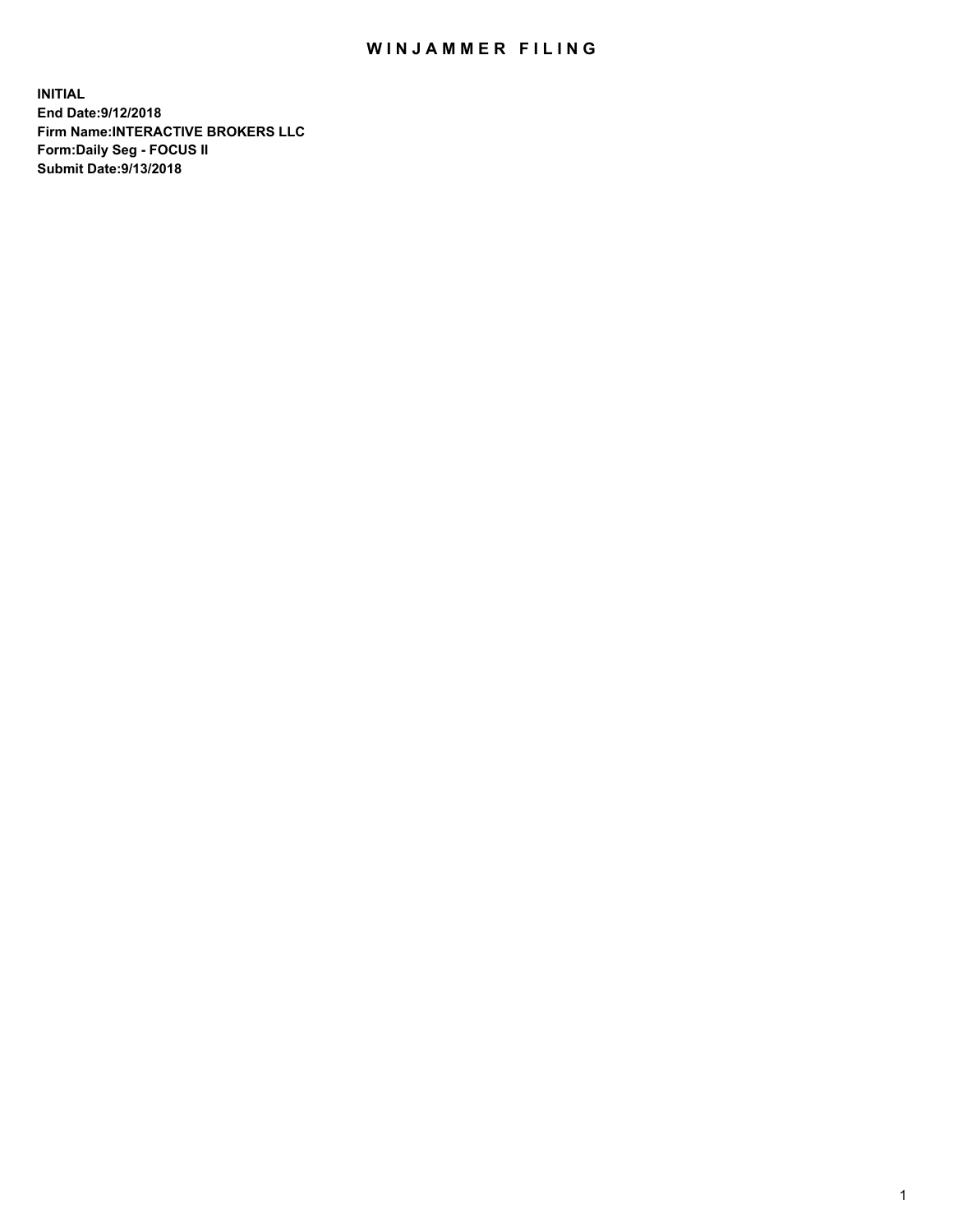**INITIAL End Date:9/12/2018 Firm Name:INTERACTIVE BROKERS LLC Form:Daily Seg - FOCUS II Submit Date:9/13/2018 Daily Segregation - Cover Page**

| Name of Company                                                                                                                                                                                                                                                                                                                | <b>INTERACTIVE BROKERS LLC</b>                                                                  |
|--------------------------------------------------------------------------------------------------------------------------------------------------------------------------------------------------------------------------------------------------------------------------------------------------------------------------------|-------------------------------------------------------------------------------------------------|
| <b>Contact Name</b>                                                                                                                                                                                                                                                                                                            | James Menicucci                                                                                 |
| <b>Contact Phone Number</b>                                                                                                                                                                                                                                                                                                    | 203-618-8085                                                                                    |
| <b>Contact Email Address</b>                                                                                                                                                                                                                                                                                                   | jmenicucci@interactivebrokers.c<br>om                                                           |
| FCM's Customer Segregated Funds Residual Interest Target (choose one):<br>a. Minimum dollar amount: ; or<br>b. Minimum percentage of customer segregated funds required:% ; or<br>c. Dollar amount range between: and; or<br>d. Percentage range of customer segregated funds required between:% and%.                         | $\overline{\mathbf{0}}$<br>$\overline{\mathbf{0}}$<br>155,000,000 245,000,000<br>0 <sub>0</sub> |
| FCM's Customer Secured Amount Funds Residual Interest Target (choose one):<br>a. Minimum dollar amount: ; or<br>b. Minimum percentage of customer secured funds required:% ; or<br>c. Dollar amount range between: and; or<br>d. Percentage range of customer secured funds required between:% and%.                           | $\overline{\mathbf{0}}$<br>0<br>80,000,000 120,000,000<br>0 <sub>0</sub>                        |
| FCM's Cleared Swaps Customer Collateral Residual Interest Target (choose one):<br>a. Minimum dollar amount: ; or<br>b. Minimum percentage of cleared swaps customer collateral required:% ; or<br>c. Dollar amount range between: and; or<br>d. Percentage range of cleared swaps customer collateral required between:% and%. | $\overline{\mathbf{0}}$<br><u>0</u><br>$\underline{0}$ $\underline{0}$<br>00                    |

Attach supporting documents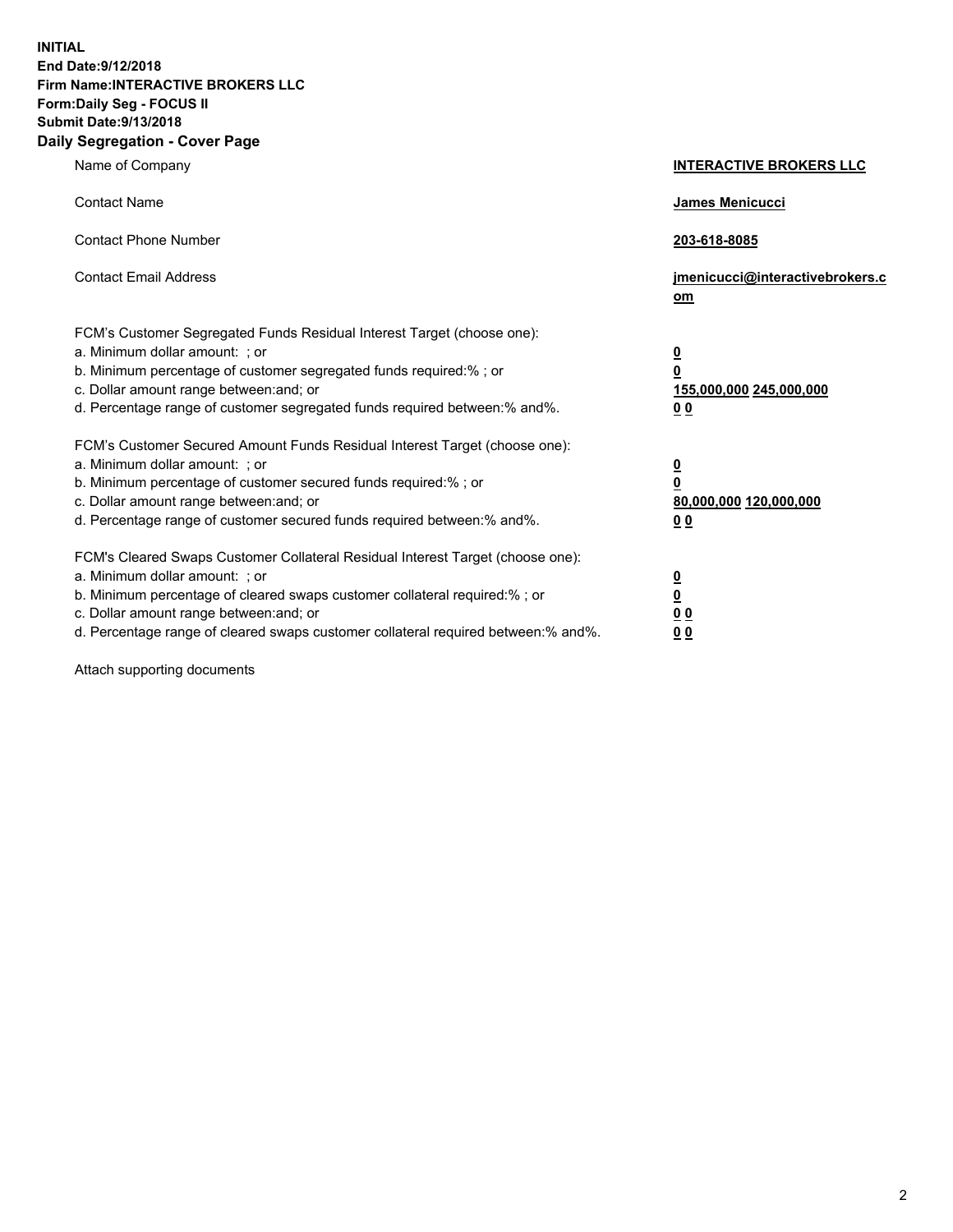## **INITIAL End Date:9/12/2018 Firm Name:INTERACTIVE BROKERS LLC Form:Daily Seg - FOCUS II Submit Date:9/13/2018 Daily Segregation - Secured Amounts**

|                | Daily Segregation - Secured Amounts                                                                                                  |                                          |
|----------------|--------------------------------------------------------------------------------------------------------------------------------------|------------------------------------------|
|                | Foreign Futures and Foreign Options Secured Amounts                                                                                  |                                          |
|                | Amount required to be set aside pursuant to law, rule or regulation of a foreign                                                     | $0$ [7305]                               |
|                | government or a rule of a self-regulatory organization authorized thereunder                                                         |                                          |
| $\mathbf{1}$ . | Net ledger balance - Foreign Futures and Foreign Option Trading - All Customers                                                      |                                          |
|                | A. Cash                                                                                                                              | 460,535,405 [7315]                       |
|                | B. Securities (at market)                                                                                                            | $0$ [7317]                               |
| 2.             | Net unrealized profit (loss) in open futures contracts traded on a foreign board of trade                                            | -8,335,255 [7325]                        |
| 3.             | Exchange traded options                                                                                                              |                                          |
|                | a. Market value of open option contracts purchased on a foreign board of trade                                                       | 325,000 [7335]                           |
|                | b. Market value of open contracts granted (sold) on a foreign board of trade                                                         | -64,505 [7337]                           |
| 4.             | Net equity (deficit) (add lines 1. 2. and 3.)                                                                                        | 452,460,645 [7345]                       |
| 5.             | Account liquidating to a deficit and account with a debit balances - gross amount                                                    | 4,190 [7351]                             |
|                | Less: amount offset by customer owned securities                                                                                     | 0 [7352] 4,190 [7354]                    |
| 6.             | Amount required to be set aside as the secured amount - Net Liquidating Equity                                                       | 452,464,835 [7355]                       |
|                | Method (add lines 4 and 5)                                                                                                           |                                          |
| 7.             | Greater of amount required to be set aside pursuant to foreign jurisdiction (above) or line                                          | 452,464,835 [7360]                       |
|                | 6.                                                                                                                                   |                                          |
|                | FUNDS DEPOSITED IN SEPARATE REGULATION 30.7 ACCOUNTS                                                                                 |                                          |
| 1.             | Cash in banks                                                                                                                        |                                          |
|                | A. Banks located in the United States                                                                                                | 55,378,658 [7500]                        |
|                | B. Other banks qualified under Regulation 30.7                                                                                       | 0 [7520] 55,378,658 [7530]               |
| 2.             | <b>Securities</b>                                                                                                                    |                                          |
|                | A. In safekeeping with banks located in the United States                                                                            | 397,530,705 [7540]                       |
|                | B. In safekeeping with other banks qualified under Regulation 30.7                                                                   | 0 [7560] 397,530,705 [7570]              |
| 3.             | Equities with registered futures commission merchants                                                                                |                                          |
|                | A. Cash                                                                                                                              | $0$ [7580]                               |
|                | <b>B.</b> Securities                                                                                                                 | $0$ [7590]                               |
|                | C. Unrealized gain (loss) on open futures contracts                                                                                  | $0$ [7600]                               |
|                | D. Value of long option contracts                                                                                                    | $0$ [7610]                               |
|                | E. Value of short option contracts                                                                                                   | 0 [7615] 0 [7620]                        |
| 4.             | Amounts held by clearing organizations of foreign boards of trade                                                                    |                                          |
|                | A. Cash                                                                                                                              | $0$ [7640]                               |
|                | <b>B.</b> Securities                                                                                                                 | $0$ [7650]                               |
|                | C. Amount due to (from) clearing organization - daily variation                                                                      | $0$ [7660]                               |
|                | D. Value of long option contracts                                                                                                    | $0$ [7670]                               |
|                | E. Value of short option contracts                                                                                                   | 0 [7675] 0 [7680]                        |
| 5.             | Amounts held by members of foreign boards of trade                                                                                   |                                          |
|                | A. Cash                                                                                                                              | 120,451,222 [7700]                       |
|                | <b>B.</b> Securities                                                                                                                 | $0$ [7710]                               |
|                | C. Unrealized gain (loss) on open futures contracts                                                                                  | 821,887 [7720]                           |
|                | D. Value of long option contracts                                                                                                    | 325,000 [7730]                           |
| 6.             | E. Value of short option contracts                                                                                                   | -64,505 [7735] 121,533,604 [7740]        |
| 7.             | Amounts with other depositories designated by a foreign board of trade<br>Segregated funds on hand                                   | 0 [7760]                                 |
| 8.             |                                                                                                                                      | $0$ [7765]                               |
| 9.             | Total funds in separate section 30.7 accounts<br>Excess (deficiency) Set Aside for Secured Amount (subtract line 7 Secured Statement | 574,442,967 [7770]<br>121,978,132 [7380] |
|                | Page 1 from Line 8)                                                                                                                  |                                          |
| 10.            | Management Target Amount for Excess funds in separate section 30.7 accounts                                                          | 80,000,000 [7780]                        |
| 11.            | Excess (deficiency) funds in separate 30.7 accounts over (under) Management Target                                                   | 41,978,132 [7785]                        |
|                |                                                                                                                                      |                                          |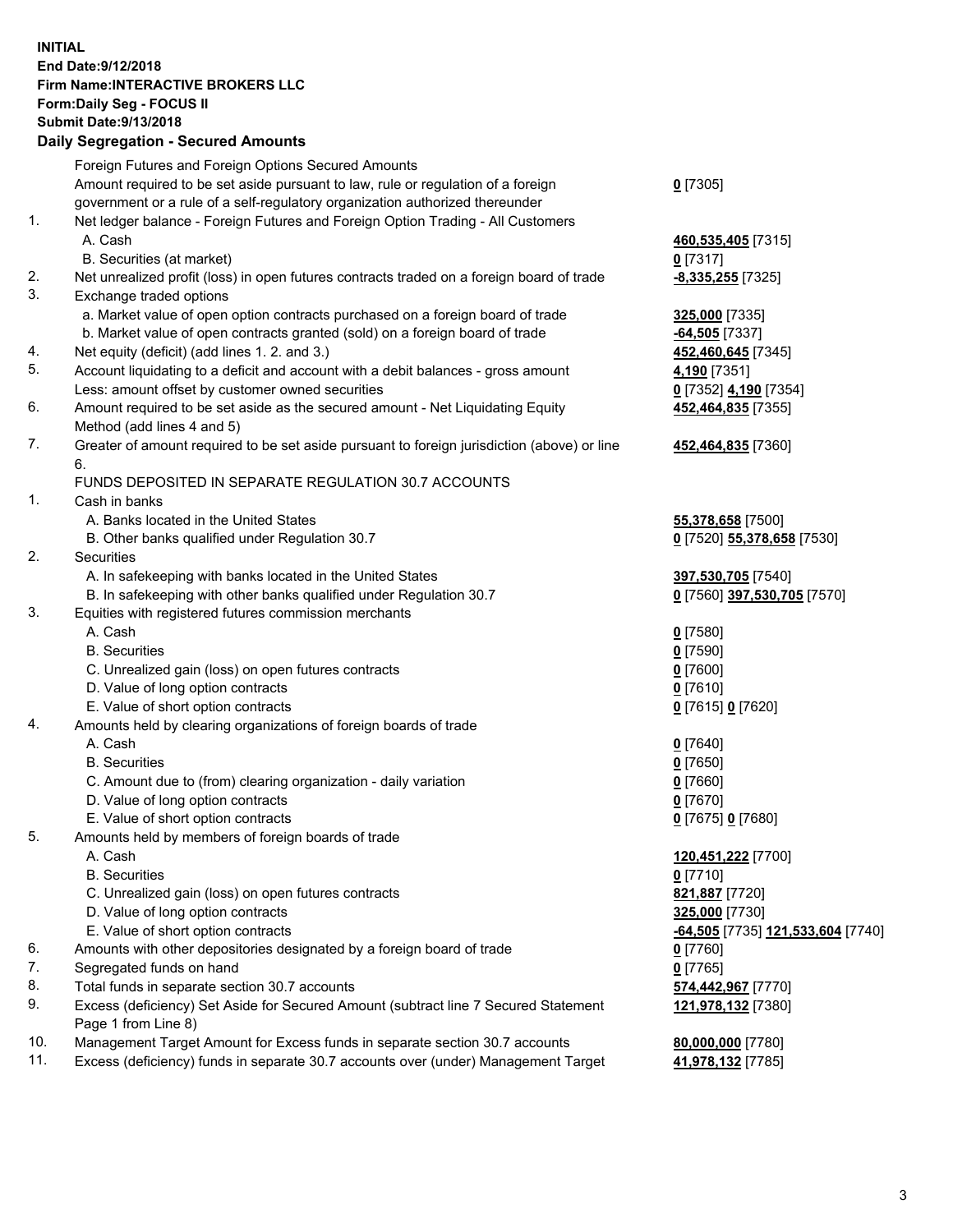**INITIAL End Date:9/12/2018 Firm Name:INTERACTIVE BROKERS LLC Form:Daily Seg - FOCUS II Submit Date:9/13/2018 Daily Segregation - Segregation Statement** SEGREGATION REQUIREMENTS(Section 4d(2) of the CEAct) 1. Net ledger balance A. Cash **3,982,343,869** [7010] B. Securities (at market) **0** [7020] 2. Net unrealized profit (loss) in open futures contracts traded on a contract market **-29,978,793** [7030] 3. Exchange traded options A. Add market value of open option contracts purchased on a contract market **156,234,511** [7032] B. Deduct market value of open option contracts granted (sold) on a contract market **-189,618,985** [7033] 4. Net equity (deficit) (add lines 1, 2 and 3) **3,918,980,602** [7040] 5. Accounts liquidating to a deficit and accounts with debit balances - gross amount **163,380** [7045] Less: amount offset by customer securities **0** [7047] **163,380** [7050] 6. Amount required to be segregated (add lines 4 and 5) **3,919,143,982** [7060] FUNDS IN SEGREGATED ACCOUNTS 7. Deposited in segregated funds bank accounts A. Cash **608,287,490** [7070] B. Securities representing investments of customers' funds (at market) **2,304,812,015** [7080] C. Securities held for particular customers or option customers in lieu of cash (at market) **0** [7090] 8. Margins on deposit with derivatives clearing organizations of contract markets A. Cash **27,532,861** [7100] B. Securities representing investments of customers' funds (at market) **1,240,687,566** [7110] C. Securities held for particular customers or option customers in lieu of cash (at market) **0** [7120] 9. Net settlement from (to) derivatives clearing organizations of contract markets **2,988,369** [7130] 10. Exchange traded options A. Value of open long option contracts **156,358,901** [7132] B. Value of open short option contracts **-189,747,198** [7133] 11. Net equities with other FCMs A. Net liquidating equity **0** [7140] B. Securities representing investments of customers' funds (at market) **0** [7160] C. Securities held for particular customers or option customers in lieu of cash (at market) **0** [7170] 12. Segregated funds on hand **0** [7150] 13. Total amount in segregation (add lines 7 through 12) **4,150,920,004** [7180] 14. Excess (deficiency) funds in segregation (subtract line 6 from line 13) **231,776,022** [7190] 15. Management Target Amount for Excess funds in segregation **155,000,000** [7194] **76,776,022** [7198]

16. Excess (deficiency) funds in segregation over (under) Management Target Amount Excess